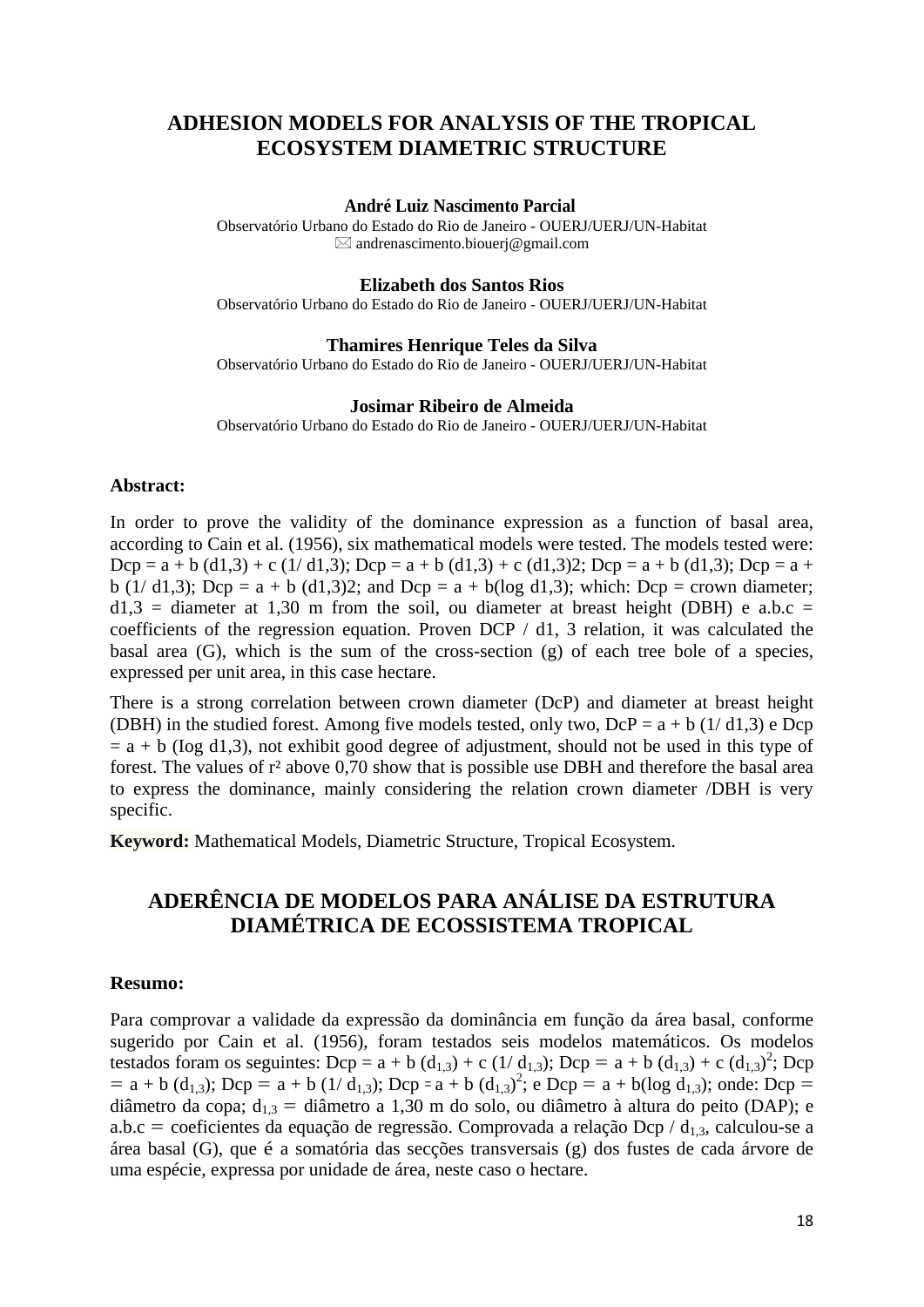Existe forte correlação entre o diâmetro das copas (Dcp) e o DAP na floresta estudada. Dos 5 modelos testados, somente dois, DcP = a + b (1/ d<sub>1,3</sub>) e Dcp = a + b (Iog d<sub>1,3</sub>), não apresentam bom grau de ajuste, não devendo ser utilizados nesse tipo de floresta. Os valores de r² acima de 0,70 indicam que é possível utilizar-se o DAP e portanto a área basal para expressar a dominância, principalmente considerando que a relação diâmetro da copa/DAP é muito específica.

**Palavras-chave:** Modelos matemáticos, Estrutura diamétrica e Ecossistema tropical.

## **INTRODUCTION**

The diametric structure has been evaluated through the diameter distribution of the number of individuals by Finol (1964, 1969), Veja (1966, 1968), and besides through diametric distribution of basal area and volum Longhi (1980), can be made for isolated species or a forest as a whole. When the analysis includes isolated species, according Finol (1969), few are those with regular diametric distribution, as defined by Finol (1964, 1969) and Veja (1966, 1968). By the other hand, when it is analyzed the structure of native tropical forests, they usually have a regular shape, which, according Finol (1969) and Veillon et aI. (1976) is due to the large number of individuals of the species that occur only in the lower classes, which correspond to 25% of the total species.

Rollet (1974) distinguishes six types of diametric distribution for the species of rainforest, relating them to the different light requirements of each species, and states that the species categories of sub grove species in exponential balance (with large amplitude variation of DBH) represent almost 90% of species with DBH more than 10 cm, then the species category with abundant regeneration and balance, so called builders forest.

### **MATERIALS AND METHODS**

To review the sampling Husch et al. (1972) mention within the random processes, the process of sampling in two stages, that is a limited random process, where the second stage of sampling is restricted or dependent on the first stage. Its main advantage is the reduction of costs resulting from the concentration of subsampling within primary units. In this process, the primary and secondary sampling units are pre-defined in shape and size. Higuchi et al. (1982) tested several sizes of sample plots, concluding that the rectangular plots show better results than the square ones and can be used in general installments of up to 40 m wide by 150 m long. For Lamprecht (1964) the sample size for structural studies should be not less than 1 hectare, varying the shape, however recommended to use samples from 20 m to 500 m as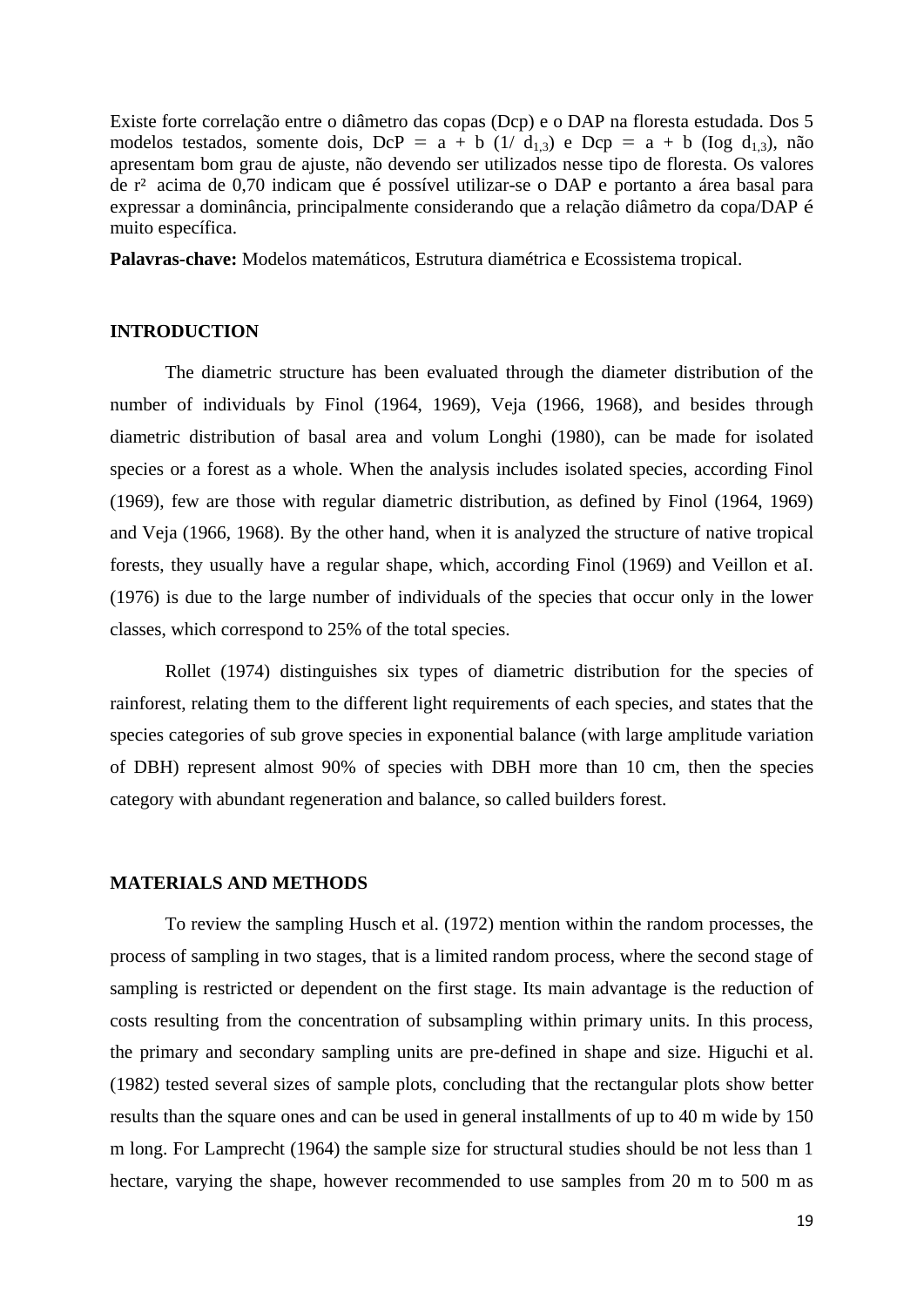standard. Samples of smaller units will not have the same efficacy in tropical forests.

The target population of this study consists of vegetation cover compounded of individuals with total height (h) more than or equal to 10 cm, which implies a large amplitude distribution. The sample was divided into three levels of approach, depending on the size of individuals, thus there are: Level I - To approach individuals with total height more than or equal to 10 cm and DBH less than 5 cm; Level II - To approach individuals with DBH more than or equal to 5 cm and less than 20 cm. Level III - To approach individuals with DBH more than or equal to 20 cm.

For Level I of approach, it was used bands of 2 m wide and 100 long, which are the primary units, divided into plots of 2 m. 10 m (secondary units), which in turn were divided into square plots of 2 m side. Sample units used in Level II consisted of bands of 10m wide and 100 m long (secondary units) located in the middle of the unit of 20 m by 500 m of level III (primary units) and divided into square plots of 10m side. The shape and size of the sample units of level III have previously been established, based on the shape and size proposed by Lamprecht (1964) and Finol (1971). Thus, bands of 1 hectare, with 20 m wide and 500 m long, divided into plots of 20 m by 100 m, and these in subplots of 10m x 20 m.

The secondary sample units level II were randomly drawn and distributed within the sample units of Level III, and secondary units of Level I were randomly drawn and randomly distributed within the secondary level II units, thus characterizing the sampling process in two stages described by Husch et aI. (1972). The preliminary sampling consisted of measuring 30 units of level III , 25 secondary units at Level II and 100 secondary units at level I. From the data collected in this preliminary sampling , the optimal sampling intensity was calculated to quantitatively approach of the population. The suitable approach qualitatively , ie , to approach the floristic composition of settlement intensity was obtained by species area curve Oosting (1951 ) .

The horizontal structure is represented by those parameters that indicate the occupation of land by the species in the horizontal direction of the forest. Therefore, to represents the values of relative abundance, relative dominance and relative frequency, obtained on the adult population, ie, formed of individuals with DBH more than or equal to 20 cm, which were approached by level III, according to proposition Lamprecht (1964). To prove the validity of the expression of dominant in function of the basal area as suggested by Cain et al. (1956), six mathematical models were tested. The models tested were as follows: Dcp = a + b (d1,3) + c (1/ d1,3); Dcp = a + b (d1,3) + c (d1,3)2; Dcp = a + b (d1,3); Dcp = a +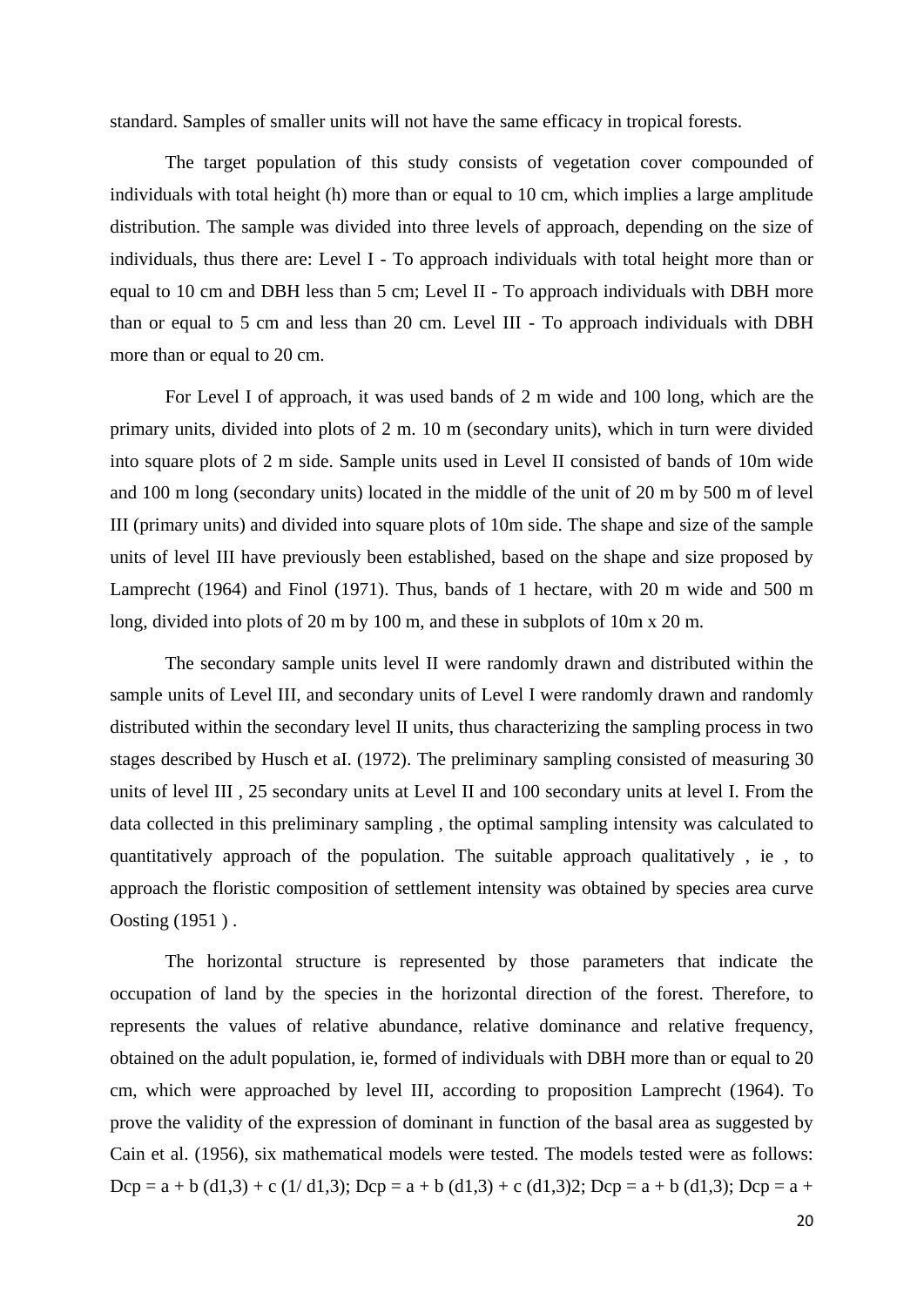b (1/ d1,3); Dcp = a + b (d1,3)2; e Dcp = a + b (log d1,3); which: Dcp = crown diameter; d1,3  $=$  diameter at 1,30 m from the soil, ou diameter at breast height (DBH) e a.b.c = coefficients of the regression equation. Proven the relation Dcp  $/$  d1,3, it was calculated the basal area (G), which is the sum of the cross sections (g) the bole of each tree of a kind, expressed per unit area, in this case hectare.

To calculate the individual cross-section was used corresponding to the center of each diametric class, through the expression  $g = \Pi d^2 / 4$ , which allowed the preparation of a table (Table 1) to calculate the basal area of each morphospecies, whose value was obtained by sum of the product of cross-sectional of each diametric class by the number of individuals of morphospecies in this class.

| Diametric Class (cm) | <b>Central Class</b> | $g = \Pi d^2_{1,3}$ |
|----------------------|----------------------|---------------------|
|                      | $d_{1,3}$ (cm)       | $\overline{4}$      |
| $20-29,9$            | 25                   | 0,053               |
| 30-39,91             | 35                   | 0,089               |
| 40-49,91             | 45                   | 0,163               |
| 50-59,91             | 55                   | 0,245               |
| 60-69,91             | 65                   | 0,354               |
| 70-79,91             | 75                   | 0,452               |
| 80-89,91             | 85                   | 0,601               |
| 90-99,91             | 95                   | 0,703               |
| >100                 | 105                  | 0,872               |

**Table 1 -** Individual Cross - Section

To obtain the absolute frequency of level I, it was considered five plots of 2m x 10m as a sample. Thus, each plot occupied by the species is 0.2 (20%) of absolute frequency. Since the pattern unit of structural analysis is a sample of 1 hectare (20 m x 500 m), which were measured in 3 groups of 5 plots of 2 m x 10 m, the absolute frequency level I is given by the arithmetic average of the values of samples or groups of 5 splots.

To obtain the absolute frequency of level II, it was considered samples of 10 mx 100 m, divided into square plots 10m of side. Each plot occupied by the species is 0.1 (10%) of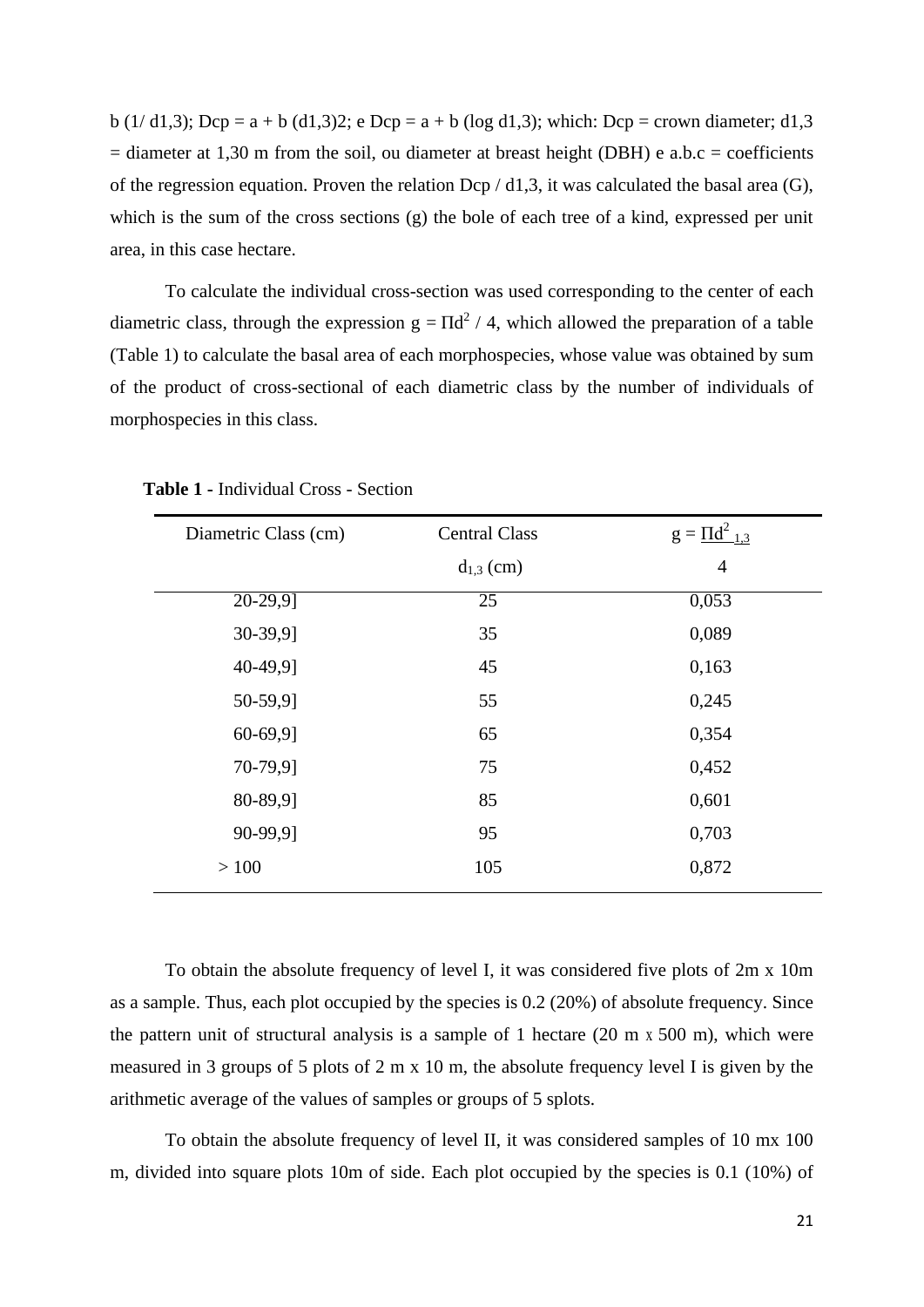absolute frequency. Three samples were measured with 10 plots, the absolute frequency of level II by the arithmetic average of the samples or groups of 10 plots.

## **RESULTS AND DISCUSSION**

The statistical analysis of the level III provided the parameter estimates frequency and basal area.

| Parameter                                             | X       | S      | S X   | $CV(\% )$ |
|-------------------------------------------------------|---------|--------|-------|-----------|
| Frequency<br>$(n^{\circ} \text{ of})$<br>individuals) | 189,462 | 12,953 | 3,578 | 6,25      |
| Basal Area<br>$\frac{3}{2}$ (m <sup>2</sup> /há)      | 23,043  | 1,753  | 0,095 | 5,06      |

**Table 1** - Frequency and basal area

Confidence intervals (CI) for the average frequency and basal area, also obtained from the analysis are: Frequency (CI) =  $177.871 < \bar{x} < 219.424$  = P0, 05 and basal area (CI) =  $22,574 < \bar{x} < 27,417 = P0,05$ . Table 2 shows the analysis of variance for the data obtained at level II of approach.

**Table 2 -** Analysis of variance for level II of approach

| <b>Source</b>   | GL | SQ       | <b>MQ</b> | F           |
|-----------------|----|----------|-----------|-------------|
| <b>Between</b>  | 7  | 2572,823 | 384,875   | 1,676 $n s$ |
| UP              |    |          |           |             |
| Inside UP       | 16 | 4217,692 | 285,645   |             |
| <b>Total</b>    | 23 | 6678,857 |           |             |
| $F 7/16 = 2,66$ |    |          |           |             |

0,05

From the data analysis were obtained the following parameter estimates: average (x ) = 1225.342 individuals / ha ; Variance between UP *(s²e) =* 41,217; Variance among UP *(s²d)* = 255,712, and standard error  $(s^2x)$  = 3,947. The confidence interval (CI) for the mean number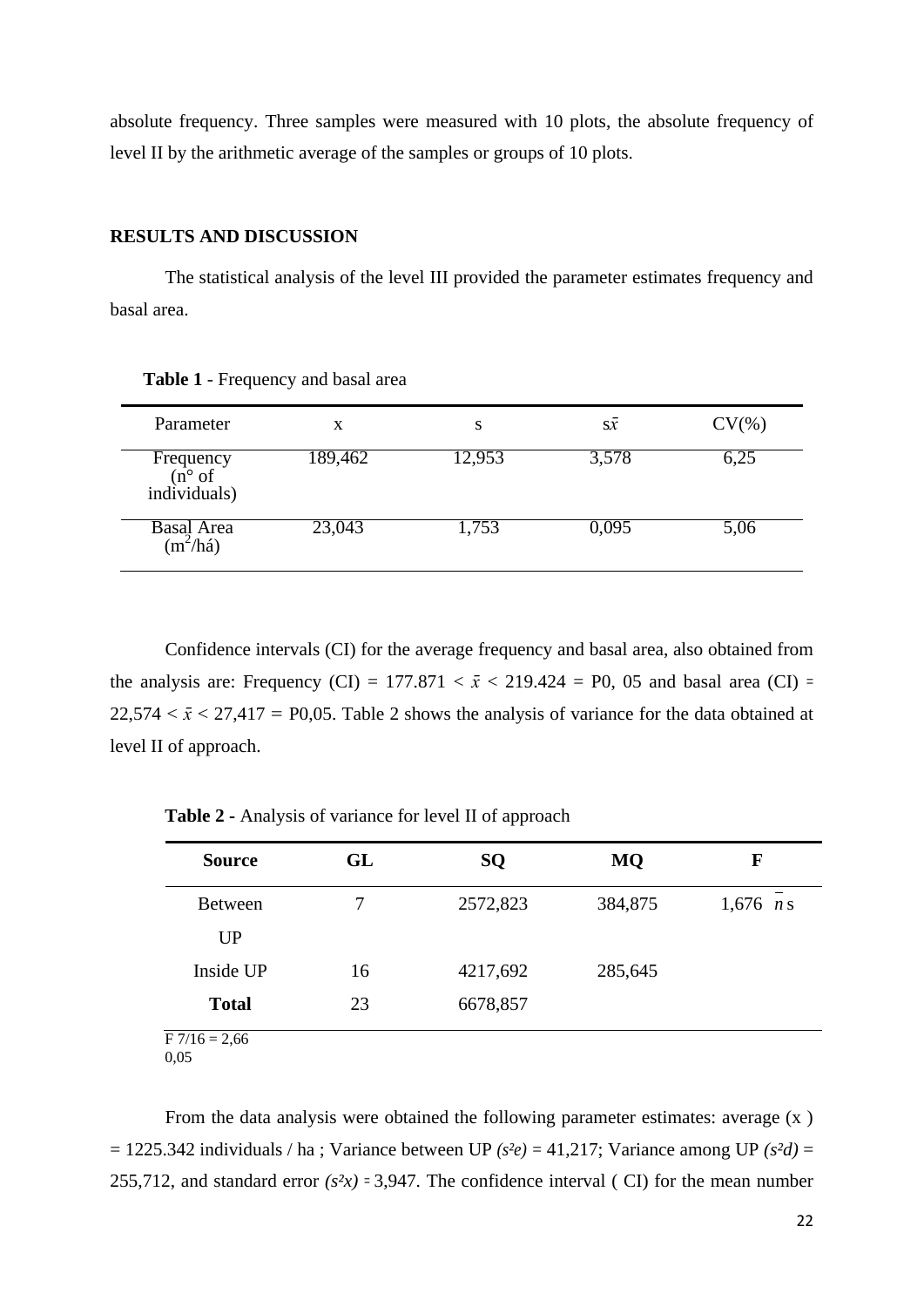of individuals per 1000  $m^2$ , this fraction of the population with DBH between 5 cm and 20 cm is CI =  $108,963 < \bar{x} < 128,262 = P0,05$ . There is no significant difference between the primary units of level II of approach, with greater variation within the primary units, ie, between secondary sampling units, which recommends the use of random sampling process for this fraction of forests. For forests with this structure, the results of the statistical analysis of the sampling process in two stages show that for the same area (200 ha ) , the number of 6 to primary units with 1 hectare, each one with three secondary units with 1000 m, are sufficient to quantitatively evaluate the population with DBH more than or equal to 5 cm less than 20 cm.

Table 3 presents the analysis of variance for the data obtained in level I of approach. The analysis was performed for four fractions of the forest: total population, population without lianas, population without palm trees and population without lianas and palms.

| <b>POPULATION</b>                                      | <b>SOURCE</b>  | <b>GL</b> | SQ         | <b>MQ</b>  | $\mathbf F$ |
|--------------------------------------------------------|----------------|-----------|------------|------------|-------------|
|                                                        | <b>Between</b> | 25        | 345345,776 | 381784,281 | 1,952       |
| <b>TOTAL</b>                                           | Inside         | 98        | 245825,881 | 2493,533   |             |
|                                                        | Total          | 100       | 301516,787 |            |             |
|                                                        | <b>Between</b> | 25        | 23992,698  | 169948,650 | $1,623*$    |
| WITHOUT<br><b>LIANA</b>                                | Inside         | 99        | 112062,156 | 1145,928   |             |
|                                                        | Total          | 100       | 154057,787 |            |             |
|                                                        | <b>Between</b> | 25        | 76976,667  | 3487,244   | 1,653       |
| <b>WITHOUT</b><br><b>PALM TREE</b>                     | Inside         | 97        | 280262,852 | 2233,982   |             |
|                                                        | Total          | 100       | 305061,773 |            |             |
|                                                        | <b>Between</b> | 25        | 34171,238  | 1487,574   | 1,515       |
| <b>WITHOUT</b><br><b>LIANA AND</b><br><b>PALM TREE</b> | Inside         | 97        | 98507,345  | 989,644    |             |
| $\Gamma$<br>$\mathbf{r}$<br>$1 \times 1$               | Total          | 100       | 18272,213  |            |             |

**Table 3 -** Analysis of variance for the level I of approach

 $F_{23,96} \cong F_{24,120} = 1,61$ 0,05 0,05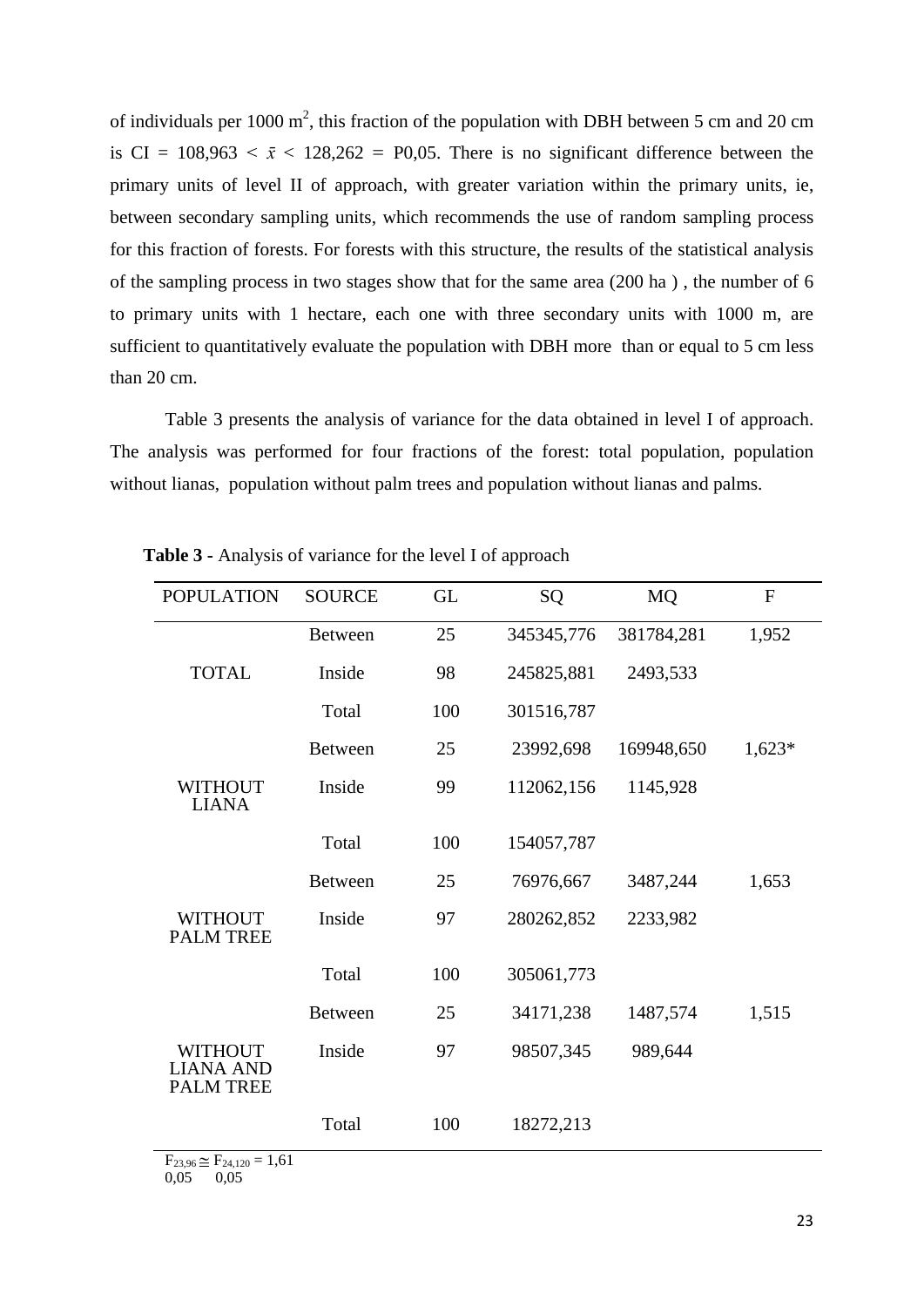From the analysis the results, the parameter estimates of the population for each fraction thereof were obtained.

| <b>POPULATIONS</b>                        | $\bar{x}/20 \text{ m}^2$ | $s^2$ e | $s^2d$   | $s^2x$ |
|-------------------------------------------|--------------------------|---------|----------|--------|
| <b>Total Population</b>                   | 142,764                  | 176,386 | 2438,524 | 4,302  |
| Population without<br>Liana               | 113,715                  | 103,211 | 1056,836 | 2,989  |
| Population without<br>Palm tree           | 129,718                  | 189,864 | 2322,902 | 4,142  |
| Population without<br>Liana and Palm tree | 90,913                   | 90,689  | 95,688   | 2,729  |

**Table 4 -** Parameters of the population

In Table 5, the results of the regression analysis are presented of the 6 tested mathematical models to express Dcp / DBH ratio.

| Pattern                                               | a        | b        | $\mathbf{C}$ | $r^2$ | sxy   | $IF(sxy\%)$ |
|-------------------------------------------------------|----------|----------|--------------|-------|-------|-------------|
| $Dcp = a + b$<br>$(d_{1,3}) + c$ (1/<br>$d_{1,3}$ )   | 3,220    | 13,287   | $-0,065$     | 0,730 | 2,287 | 36,351      |
| $Dcp = a + b$<br>$(d_{1,3}) + c (d_{1,3})^2$          | 2,196    | 16,552   | $-2,012$     | 0,734 | 2,038 | 28,822      |
| $Dcp = a + b$<br>$(d_{1,3})$                          | 2,722    | 13,867   |              | 0,728 | 2,957 | 29,091      |
| $Dcp = a + b(1)$<br>$d_{1,3}$ )                       | 10,317   | $-0,700$ |              | 0,333 | 3,223 | 45,582      |
| Dcp = $a + b$ (1/<br>d <sub>1.3</sub> ) <sup>/2</sup> | $-2,597$ | 18,251   |              | 0,713 | 2,112 | 29,872      |
| $Dcp = a + b$<br>$(Log d_{1,3})$                      | 13,268   | 10,352   |              | 0,581 | 2,553 | 36,112      |

**Table 5 -** Regression analysis of the relation Dcp / DBH

 $d_{1,3}$  = diameter at the breast height (DBH) at 1,30m from the floor.

Dcp = crown diameter.

a,  $\overrightarrow{b}$ ,  $\overrightarrow{c}$  = coefficients of the regression.

 $IF(sxy\%) = Furnival index.$